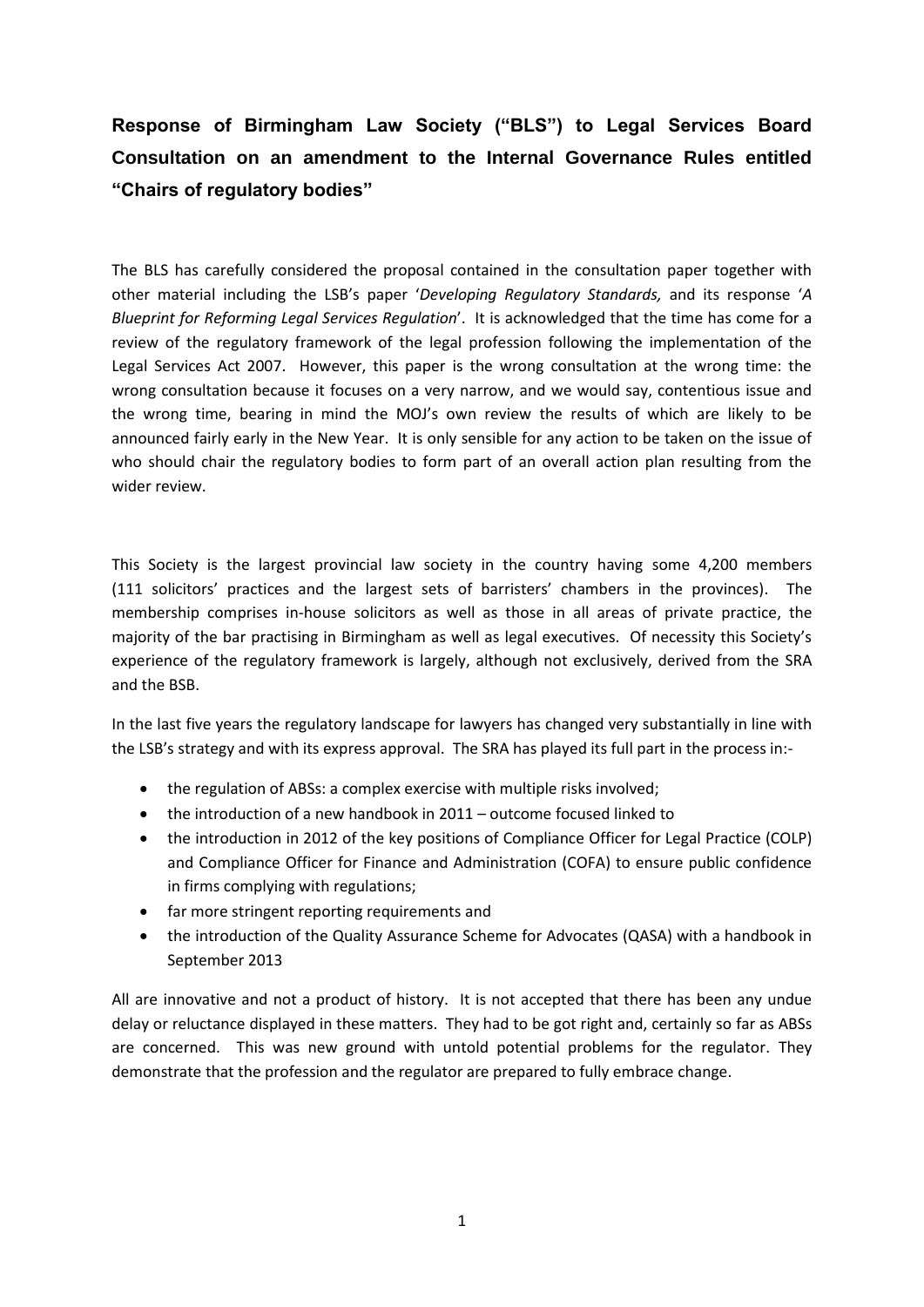The BSB, SRA and the other regulators operate within the strategy laid down by the LSB. Effective protection against the profession exerting too great an influence over the regulator already exists, namely:-

- in-built majority of lay members on boards;
- senior executives of the regulators often have non-legal backgrounds, many of whom are specialists in the regulation of professions e.g. the CEO of the SRA and
- their separation from the representative bodies.

Turning to the issue of who should chair the boards, there is **only one criterion**. It should be the best person for the task whether that person is a layman or a lawyer. Experience to date (see above) does not support the contention appearing at paragraph 26 of the paper that a professional chair will inevitably be drawn to favour "*their profession and it traditions*". Indeed there is a complete absence of any evidence in support of this in the paper, a point conceded at paragraph 5 ("*a matter of judgment*") and repeated at paragraph 26. In fact, the LSB's entire argument in support of "lay chairs" is based upon assumption and speculation and not upon empirical evidence.

There are potential dangers were a lay chair restriction to be imposed:

- a lay chair being over-ambitious/lacking technical knowledge/having insufficient regard to the profession's representations;
- the profession is more diverse than any other having a wide variety of 'consumers' of legal services. It embraces the top ten firms ('magic circle') who are world players to the high street practice with whom the general public is probably more familiar. Accordingly the risks for, say, a probate client will be very different from a foreign multi-national litigating in the Commercial Court. It is acknowledged that this may well be one of the issues that needs to be explored but as things stand the SRA has to regulate a 'broad church'. Similar diversity is to be found at the bar;
- there is the knowledge of practice that the professional chair will have acquired which is not easily assimilated or appreciated by the layman. We would contend that to date this insight into the profession has enabled rapid progress to be made (see above);
- the risk of disenchantment of the regulated community. The regulator must carry the confidence and respect of those it regulates.

It is recognised that there are already lay chairs doing a good job on their boards. We observe that these boards regulate significantly fewer practitioners. It is not inconceivable that a lay-person with the appropriate skills could chair the SRA or BSB. However, these regulators account for the vast majority of suppliers of legal services. It is the skill set possessed by the chair which is all-important. By dint of their knowledge and training lawyers are adept at identifying and assessing risks and finding solutions. Many of the most skilled lawyers progress to taking judicial appointments. No one seriously suggests that the judiciary lacks objectivity and the same recognition should be given to the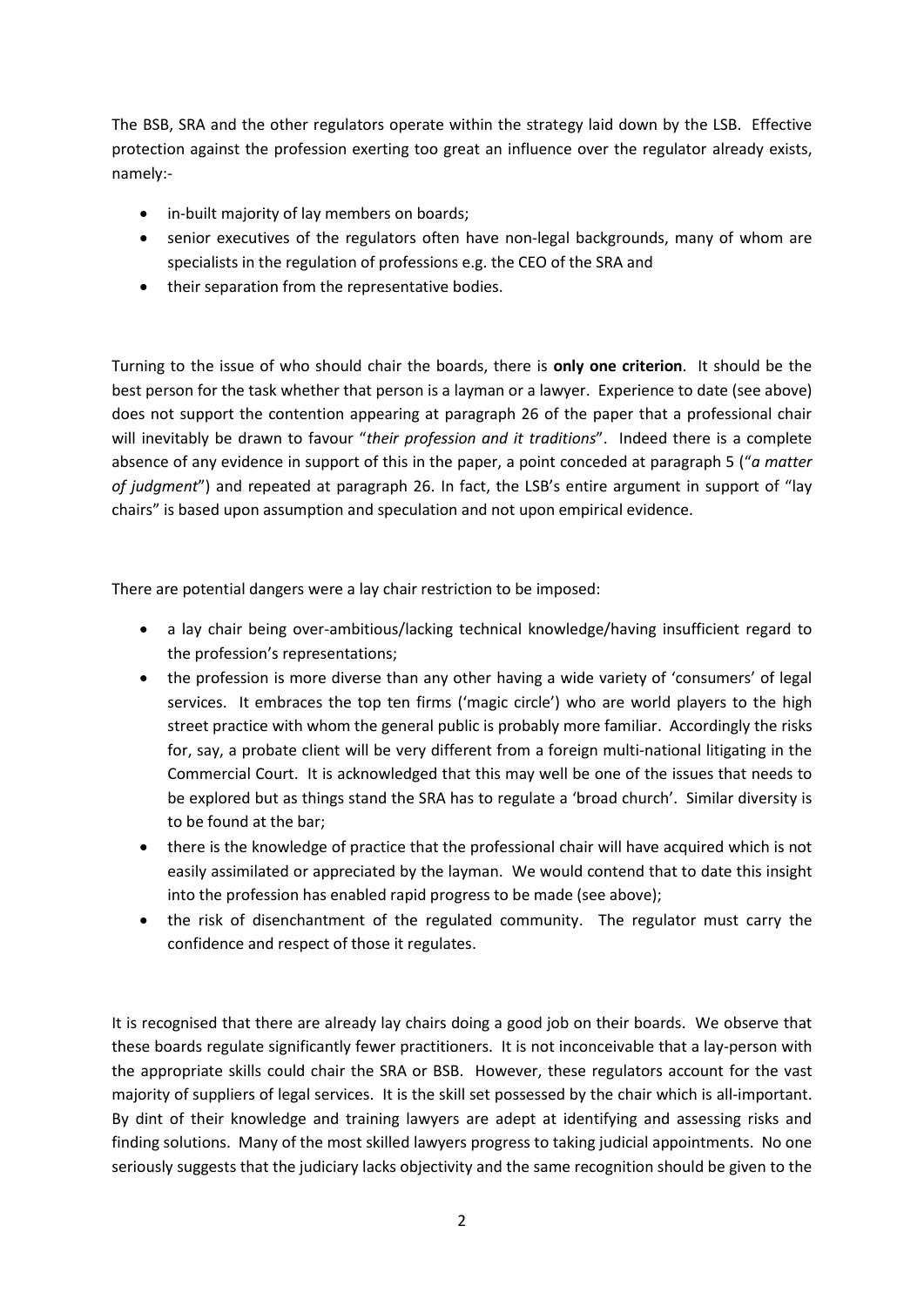chairs of the regulatory bodies where they are lawyers: indeed at paragraph 25 this seems to be recognised where it is stated, "*In proposing this change we are acknowledging the crucial role played by chairs in leading their boards".* No criticism of them or their boards' performance is expressed in the paper.

Further should the proposal be adopted it becomes restrictive to a point where there could be unintended results. It is commonplace for lawyers move through the ranks of organisations to become senior executives. Is a CEO of a Plc. or, say, a high profile public interest charity going to be disqualified from acting as a chair simply because he is a lawyer? Notably, some have become very effective regulators, indeed pre-eminent in the field, whilst still retaining their professional credentials<sup>1</sup>. Under the proposed restrictive regulation they would be prevented from taking up the position. It is also worth noting that high profile regulators are often appointed from within their industry without any suggestion that they might favour the interests of the industry over the public.<sup>2</sup>

Were there to be a serious lingering perception concerning the independence of the chairs (in particular the BSB and the SRA) and their ability or willingness to undertake the requisite changes or to deliver the LSB's strategy we would have expected this to have been evidence based. There is not a scintilla of evidence to support this suspicion here. It is not unreasonable to expect the justification for a change in the regulations to be made on more robust grounds than those being presented in this consultation. In so far as the composition of boards is concerned the consumers of legal services and the wider interests of the public are adequately protected by the existing regulations through the structure of the LSB and the in-built lay majority of board members (see above). This is not to say that improvements in the broad area of regulation cannot be made. This proposal is not one of them.

1

<sup>&</sup>lt;sup>1</sup> Tom Winsor whilst a partner in a firm held the position of Rail Regulator and, in most people's opinion, this was a successful appointment at a time when the rail industry was undergoing great change. Now of course, the Home Secretary has appointed him as Chief Inspector of Constabulary.

<sup>2</sup> In his opening paragraph dealing with the Press Charter Peter Preston (former editor of The Guardian) in *The Observer* 03 November 2013 wrote: *One name that hasn't floated into the post-Leveson debate these past few days is Jonson Cox which is not, of course, at all surprising. Cox is the new-ish supremo of OFWAT….He has no relevance to newspaper regulation in this country – except in one crucial respect. Ask anyone in the water world whether Cox is an effective chairman of OFWAT and you'll see a shiver of apprehension. Cox is relishing his job and he seems to know what he is doing – unsurprisingly, since he comes to it after a spell as boss of Anglian Water. In short he knows the questions, gambits and pressures as No10 demands bill-freeze action. Classic poacher/gamekeeper stuff.*